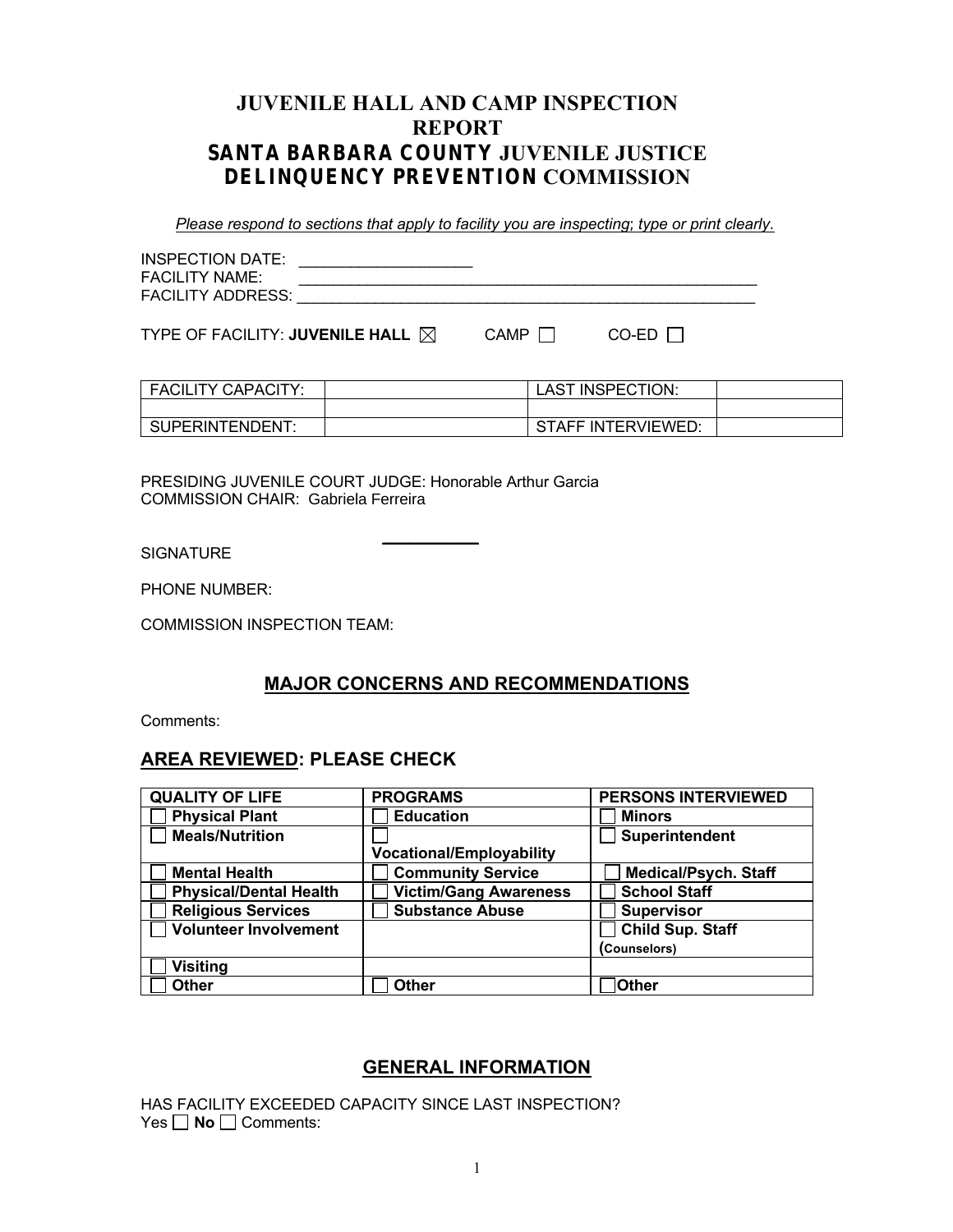DOES THE FACILITY HOUSE DETAINEES UNDER SECTION 601 OF THE WELFARE AND INSTITUTIONS CODE? Yes **No** □ Comments:

DATE OF LAST FIRE DRILL:

SINCE LAST INSPECTION INDICATE:

| NUMBER OF SUICIDES:           |  |
|-------------------------------|--|
| NUMBER OF ATTEMPTED SUICIDES: |  |
| NUMBER OF DEATHS FROM OTHER   |  |
| CAUSES:                       |  |
| NUMBER OF ESCAPES:            |  |

COMMENTS: FACILITY SAFETY AND SECURITY:

# **LOCAL INSPECTIONS**

| <b>FIRF</b>            | Yes.<br>No L           | DATE: |
|------------------------|------------------------|-------|
| MEDICAL/MENTAL HEALTH  | No l<br>Yes            | DATE: |
| ENVIRONMENTAL HEALTH   | No l<br>Yes            | DATE: |
| NUTRITIONAL HEALTH     | Yes<br>No <sub>1</sub> | DATE: |
| SCHOOL                 | Yes<br>No <sub>1</sub> | DATE: |
| <b>PRESIDING JUDGE</b> | <b>Yes</b><br>No.      | DATE: |

## **STAFFING**

STAFF TO CHILD RATIO – AWAKE AND SLEEPING:

COMMUNICATION IN LANGUAGE DETAINEE CAN UNDERSTAND?

DIVERSITY OF STAFF:

STAFF/MINOR INTERACTIONS**:** 

# **CONDITION OF GROUNDS**

LAWNS, PLAYING FIELDS, BLACKTOP, ASPHALT, OTHER-

# **EXTERIOR OF BUILDING**

GENERAL CONDITION, PAINT, ROOF, DRAINS/GUTTERS, OTHER

# **INTERIOR OF BUILDING**

WALLS, PAINT, FLOORS, DRAINS, PLUMBING FIXTURES WORKING, AIR VENTS, WINDOWS –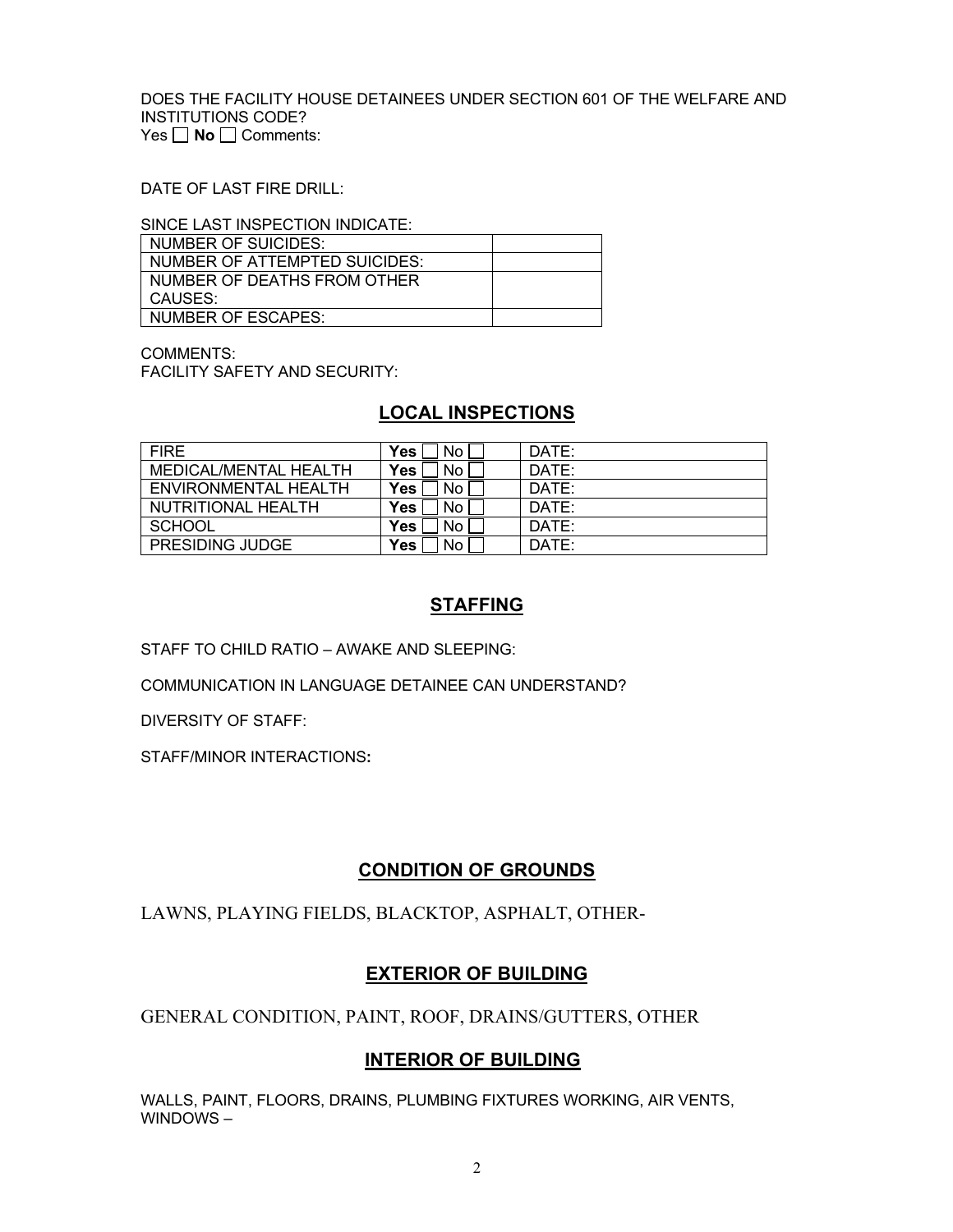CLEANING FLUIDS AND CHEMICALS LABELED AND SAFELY STORED

**Yes** □ No □ Comments:

WEAPONS LOCKER LOCATION:

RECREATION/SPORTS EQUIPMENT:

HALLWAYS CLEAR, DOORS PROPPED OPEN:

SLEEPING ROOMS/DORMITORIES:

BEDS – TYPE? 12" OFF FLOOR

ART, BOOKS, PERSONAL POSSESSIONS ALLOWED IN SLEEPING ROOMS? GRAFFITI PRESENT

**Yes**  $\Box$  No  $\Box$  Comments:

AMPLE BLANKETS

STUDY AREA

ADEQUATE LIGHTING

**Yes**  $\Box$  No  $\Box$  Comments:

**TEMPERATURE** 

# **ORIENTATION OF DETAINEES**

ARE DETAINEES ORIENTED TO RULES AND PROCEDURES? **Yes** □ No □ Comments:

ARE RULES AND GRIEVANCE PROCEDURE POSTED? **Yes** □ No □ Comments:

ARE RULES AND GRIEVANCE PROCEDURES UNDERSTOOD BY DETAINEES? **Yes** □ No □ Comments:

DETAINEES INTERVIEWED – COMMENTS

# **MEALS / NUTRITION**

KITCHEN – CLEAN, KNIVES AND CHEMICALS LOCKED? **Yes** □ No □ Comments:

HAVE YOUTH WORKING IN KITCHEN BEEN TRAINED? **Yes □ No** □ Comments:

MEALS SERVED OR CAFETERIA STYLE? Yes **□ No** □ Comments: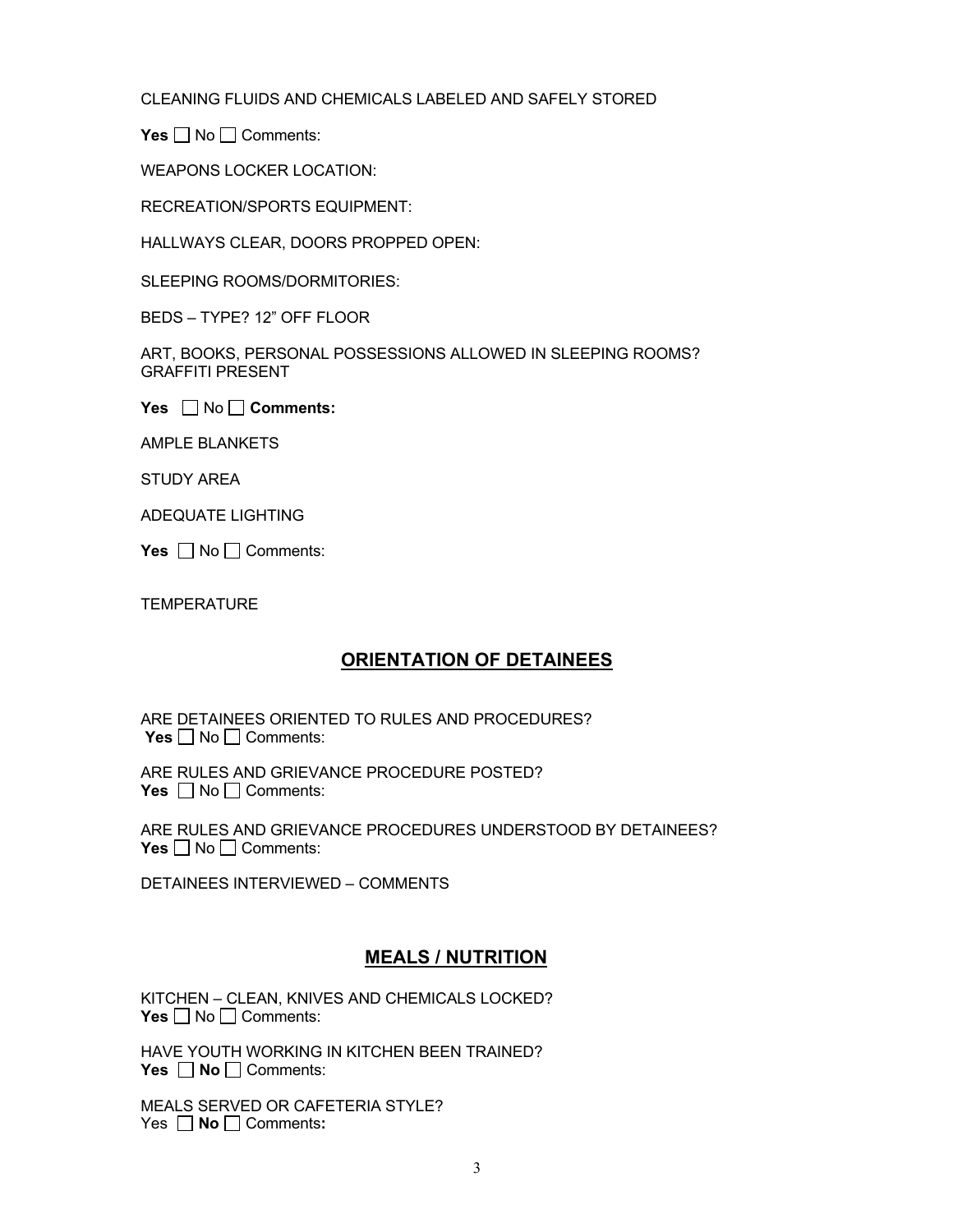ARE DETAINEES PERMITTED TO CONVERSE DURING MEALS? **Yes**  $\Box$  No  $\Box$  Comments:

ARE STAFF PRESENT & SUPERVISING? **Yes**  $\Box$  No  $\Box$  Comments:

WEEKLY MENU PREPARED? POSTED? **Yes**  $\Box$  No  $\Box$  Comments:

ARE SERVINGS – AMPLE, NUTRITIOUS, AND APPETIZING? **Yes**  $\Box$  No  $\Box$  Comments:

ARE WEAKER YOUTH PROTECTED FROM HAVING FOOD TAKEN FROM THEM? **Yes**  $\Box$  No  $\Box$  Comments:

LENGTH OF TIME ALLOWED TO EAT? **Yes** □ No □ Comments:

#### **PERSONAL APPEARANCE OF DETAINEES**

APPEARANCE:

SHOWERS – FREQUENCY, PRIVACY MAINTAINED, SUPERVISED BY STAFF? ANY ASSAULT BY OTHER YOUTH? **Yes**  $\Box$  No  $\Box$  Comments:

CONDITION OF CLOTHING – DOES CLOTHING FIT? CLOTHING APPROPRIATE TO WEATHER? **Yes**  $\Box$  No  $\Box$  Comments:

#### **PROGRAMS**

RECREATION – TYPES AND AMOUNT EACH DAY:

EXERCISE – DAILY SCHEDULE AND AMOUNT OF TIME EACH DAY:

ACCESS TO RELIGIOUS SERVICES **Yes**  $\Box$  No  $\Box$  Comments:

MEDICAL/MENTAL HEALTH SERVICES **Yes**  $\Box$  No  $\Box$  Comments:

**Medical Doctor (MD):**

**RN Coordinator:**

**PM RN:**

**PM LVN:** 

**LVN/MA:**

VOLUNTEER PROGRAM **Yes** □ No □ Comments:

COUNSELING & CASEWORK **Yes**  $\Box$  No  $\Box$  Comments: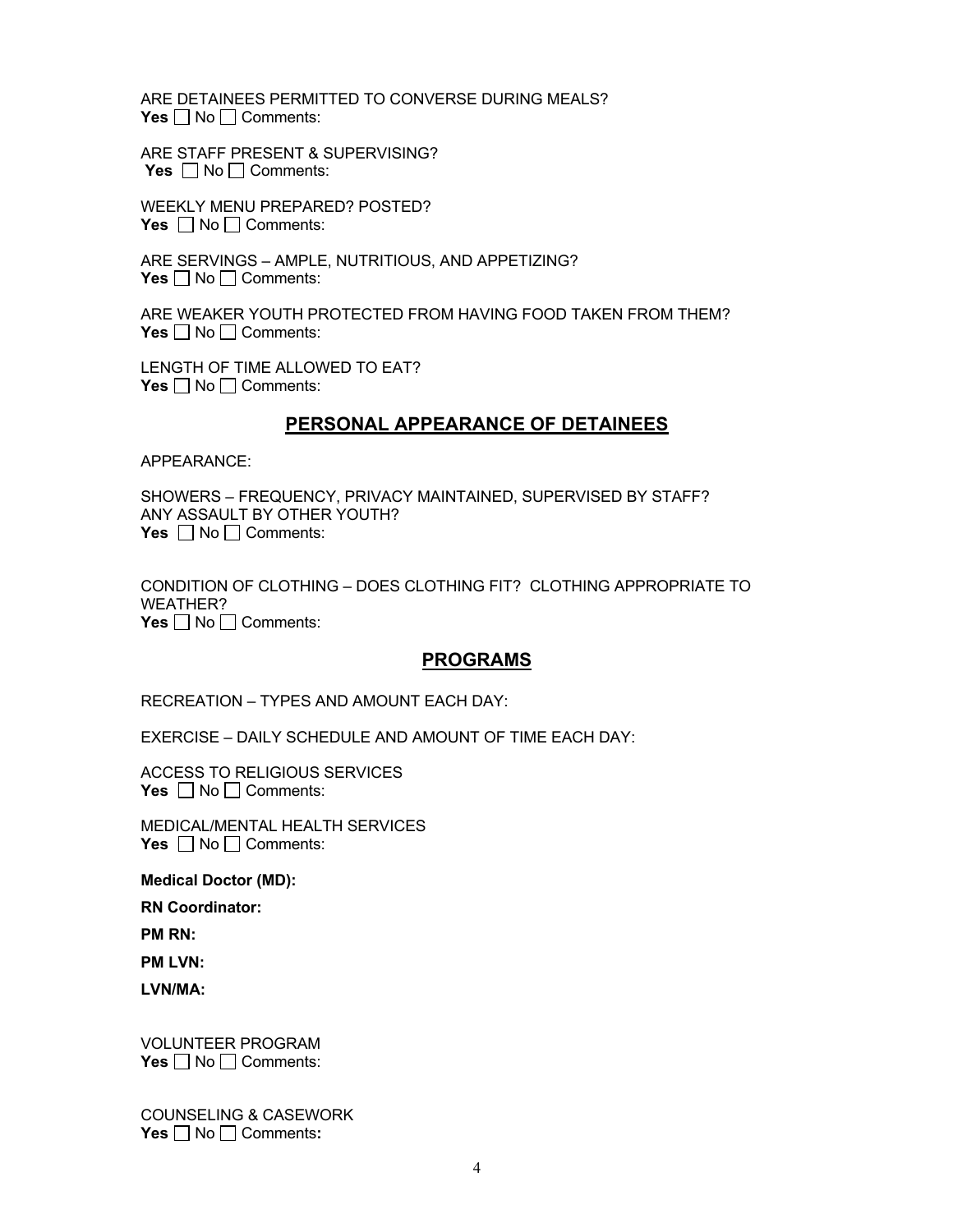#### FAMILY REUNIFICATION PLANNING

Yes □ No □ Comments:

CAMP TRANSITION PROGRAM **Yes** □ No □ Comments:

SUBSTANCE ABUSE COUNSELING **Yes** □ No □ Comments:

VICTIM AWARENESS CLASSES **Yes** □ No □ Comments:

GANG AWARENESS CLASSES **Yes** □ No □ Comments:

SEXUAL HARASSMENT CLASSES **Yes**  $\Box$  No  $\Box$  Comments:

PARENTING CLASSES **Yes** □ No □ Comments:

VOCATIONAL CLASSES Yes **□ No** □ Comments:

COMMUNITY SERVICE **Yes No** □ Comments:

WORK PROGRAM Yes  $\Box$  **No**  $\Box$  Comments:

## **DISCIPLINE OF DETAINEES**

FREQUENCY AND TYPE

## **GRIEVANCES**

NUMBER AND TYPE

**ACCESS** 

# **TELEPHONE**

#### **CORRESPONDENCE**

POSTAGE FREE Yes □ No □ Comments:

INCOMING OUTGOING – IS MAIL READ? Yes  $\Box$  **No**  $\Box$  Comments:

CONFIDENTIAL CORRESPONDENCE